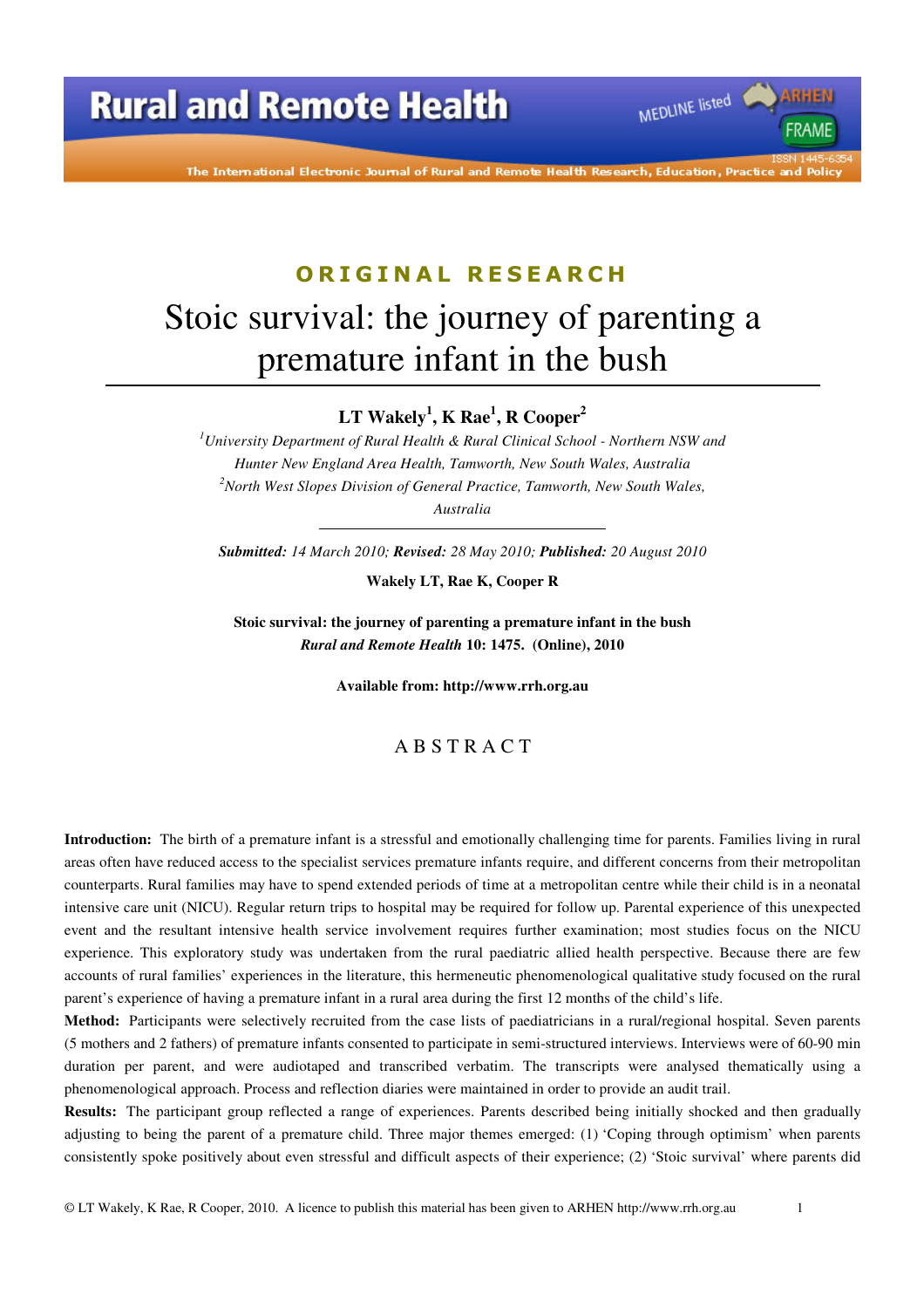The International Electronic Journal of Rural and Remote Health Research, Education Practice and Policy

not emotionally deal with their experience, often citing others' needs as having higher priority; and (3) 'Striving for normal' when parents focussed on the aspects of their child's medical care or development that was closer to that of a full term child. Parents described feeling devastated if they felt their infant regressed or was progressing too slowly, and elated whenever a new milestone was achieved.

**Conclusion:** Gaining insight into the experience of parents of premature infants can help health professionals ensure services more effectively meet the needs of these families. Rural families were pleased with their local services although they indicated that travelling to a metropolitan centre was extremely burdensome. While the families interviewed had access to some local specialist services, they expressed concern that if they resided in a more remote area there would be reduced access to services and greater personal strain. Further research is required to determine the experiences of Indigenous families, separated or divorced parents and families living in remote areas.

**Key words:** experience, infant, parents, premature, qualitative.

### Introduction

The incidence of infants born at less than 36 weeks gestation is steadily increasing. Advances in medical intervention have resulted in improved survival rates for preterm infants<sup>1</sup>. Australian data suggests that women residing rurally have poorer obstetric outcomes compared with their metropolitan counterparts, and are more at risk of having infants born prematurely<sup>2</sup>. Infants born prematurely require extensive medical intervention and long-term follow up from a number of health disciplines. Health professionals are required to not only meet the needs of the child, but also to meet the needs of the parents and other family members during this difficult and stressful time<sup>3</sup>. In rural areas, these needs may be unique because families often have to travel great distances to access specialist care for their child, and are likely to have reduced access to support and services in their home town. Parents from rural areas are also less likely to be familiar with large metropolitan hospitals where specialist neonatal, paediatric and neonatal services are located. This study aimed to explore the experience of parents of premature infants living in a rural area during the first year of their child's life.

Existing research has been mainly nursing based and focussed on parents' experiences in the neonatal intensive care unit (NICU) in metropolitan areas. Not surprisingly, parents have reported being in a state of shock when they initially arrive at the NICU $4$ . Wigert interviewed such parents and they reported the need for time to inform and educate themselves regarding issues relating to their child<sup>4</sup>. Parents also reported wanting to be treated as an individual with recognition of their own circumstances. This may be especially true for families from rural areas because metropolitan staff may be less familiar with the support and services available in rural areas.

Heerman et al described the experiences of parents' from non-rural areas in NICUs<sup>5</sup>. The study revealed that parents shift from being a passive bystander to a more active advocate for their child's needs over time. Parents described being initially focussed on the NICU environment but gradually becoming more comfortable and being able to focus on parenting their child with greater ease<sup>5</sup>. Brinchmann et al described how parents wanted to be consulted about clinical decisions in the NICU; however, they did not want the final decision to be left entirely up to them, feeling too emotionally involved to make a rational choice<sup>6</sup>. The parents described a power struggle between themselves and health professionals regarding the day-to-day care of their child in the NICU.

The experiences of fathers in the NICU was explored by Pohlman who reported that fathers have different needs and perceptions in the NICU environment<sup>7</sup>. Fathers often worked

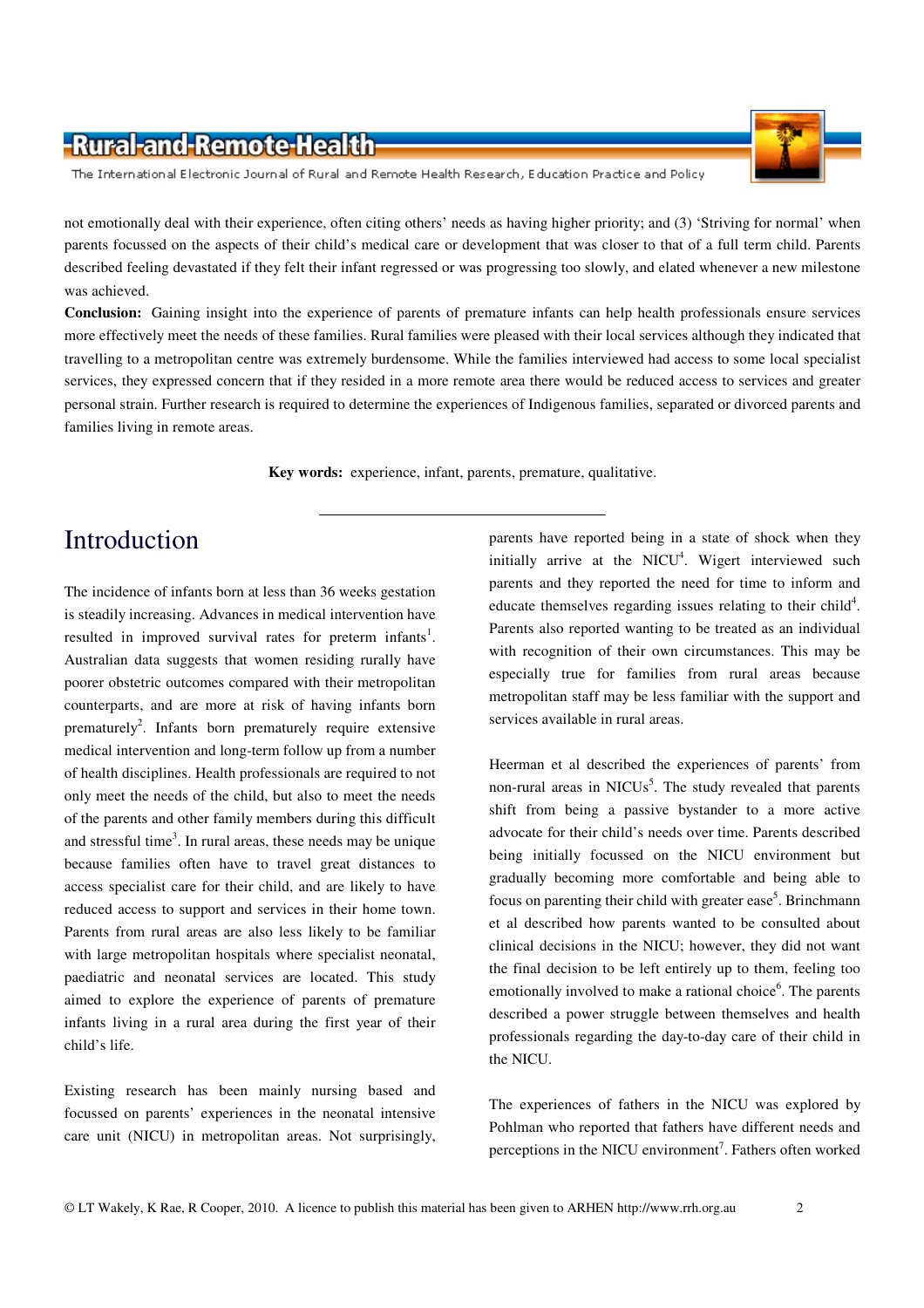The International Electronic Journal of Rural and Remote Health Research, Education Practice and Policy

with renewed vigour due to the ongoing need to provide for their family. These men seemed to feel in control at work but they often felt helpless in the NICU. Fathers also reported being stressed by having to manage the demands of work and family outside the NICU, their partner and the premature infant.

There is a paucity of research examining the rural family's experiences. One study of families from a non-rural area reported that the geographical distance between home and hospital had a negative impact on the stress responses of fathers of premature infants<sup>8</sup>. Difficulty accessing rural paediatric health services, in particular allied health and early intervention services, has been described<sup>9</sup>; however, the impact on rural families has not been explored.

The present study used a hermeneutic phenomological approach to examine parents' lived experiences of caring for a premature infant during the first 12 months of the child's life while living in a rural area. Providing access to families' lived experiences offers health professionals a deeper understanding of the needs of such families, and the ability then to ensure that services effectively reflect these needs.

#### Methods

#### *Participants*

A qualitative approach was determined to be best suited to addressing the research question. Gadamerian hermeneutic phenomenology underpinned this research because the aim was to elicit the essence of the lived experience of the participants. The researchers identified their preunderstandings of parenting premature infants. These were reflected on in conjunction with the data analysis in order to move beyond pre-understanding to understanding the phenomenon under investigation $10,11$ .

The setting was a regional town in New South Wales, Australia with a population of approximately 56 000, classified as an inner regional centre in the Australian

Standard of Geographical Classification (ARIA code: 2.2647)<sup>12</sup>. The nearest NICU is 285 km away; however, if there are no available beds there, families are often transferred a NICU in other metropolitan centres a greater distance away. This regional centre has general paediatric medical and allied health services but no neonatal specialist services to provide follow up for premature infants. Premature infants and their families usually access local services, but must also travel back to the metropolitan location of their NICU for further developmental follow up.

Study participants were the parents of a child born at less than 34 weeks gestation who, at the time of the study was older than 12 months and under 7 years. Seven parents participated: 5 mothers and 2 fathers (Table 1), all of whom lived in the postcode area the regional town. The participants were recruited from the current case lists of paediatricians not directly involved in the study, who were provided with the projects aims and inclusion and exclusion criteria to assist in selection. Participants were excluded if their child had health problems unrelated to prematurity. After consultation with the local Indigenous community, Indigenous families were not included because it was determined that their unique experiences would be better investigated in a separate study.

Each participant was mailed an information package and informed that they were under no obligation to participate. When the invited parents returned completed consent forms they were contacted.

The seven parents who agreed to participate represented a diverse range of experiences and five individual families. Of these families three had been transferred to the closest NICU, one had not been transferred out of the regional hospital and, due to a shortage of available NICU beds, one infant had been transferred to a NICU approximately 700 km away. All families were being followed up by their regional or local child development team at the time of the data collection. One child had significant disability associated with prematurity but none of the other children had significant developmental issues at the time of the study.

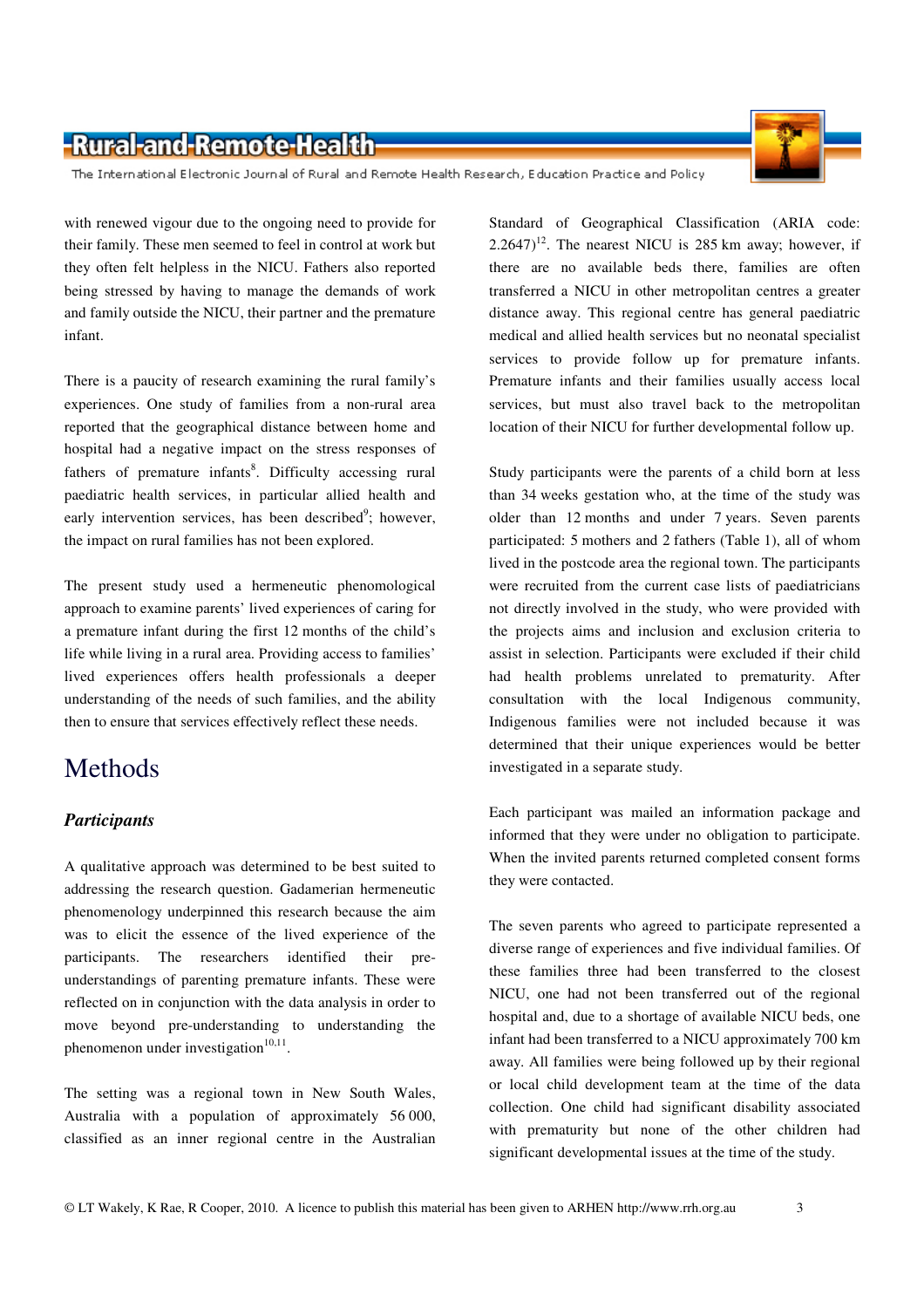

The International Electronic Journal of Rural and Remote Health Research, Education Practice and Policy

| Participant                                                      | <b>Marital</b> | Twin           | <b>Birth weight</b>                         | <b>Gestation</b> | <b>Birth order</b> |
|------------------------------------------------------------------|----------------|----------------|---------------------------------------------|------------------|--------------------|
|                                                                  | status         | birth          | (g)                                         | (weeks)          |                    |
| 1. Mother                                                        | Married        | Yes            | 1980 & $2098^{\dagger}$                     | 33               | 1st Children       |
| 2. Father                                                        | Married        | Yes            | $1980 \& 2098^{\dagger}$                    | 33               | 1st Children       |
| 3. Mother                                                        | Married        | Yes            | 2490 & 2200 <sup><math>\dagger</math></sup> | 34               | 1st Children       |
| 4. Mother                                                        | De facto       | N <sub>0</sub> | 758                                         | 26               | 1st Child          |
| 5. Father                                                        | Married        | N <sub>0</sub> | 1814                                        | 32               | 2nd Child          |
| 6. Mother                                                        | Married        | No             | 1814                                        | 32               | 2nd Child          |
| 7. Mother                                                        | Married        | No             | 1190                                        | 30               | 2nd Child          |
| <b>Example 1-1</b> Figure 1-1 Telection + Birth weight of twins. |                |                |                                             |                  |                    |

#### **Table 1: Participant information**

†Birth weight of twins.

#### *Data collection*

The research team consisted of a physiotherapist working in paediatrics (LW), a postdoctoral academic with experience researching premature infants (KR) and a paediatric occupational therapy academic (RC). Semi-structured interviews were conducted with participants. Two sets of married couples were included; however, participants were interviewed separately in order to gain their individual perspectives. One author (LW) conducted all the interviews and the majority of the data analysis. Regular meeting with the other supervising members of the research team (KR and RC) were conducted to discuss the thematic analysis in order to gain different perspectives on emerging themes.

Participants were asked a series of open-ended questions about their experience of being a parent of a premature infant during the first 12 months of their child's life. Questions were derived from research team consensus and based on clinical experience. The question were grouped according to a number of predetermined areas, including general lived experience, services received, the effect of the experience on relationships, and how experience may have been affected by living in rural area. The interviews of 60-90 min duration each were audiotaped and transcribed verbatim. Transcripts were analysed thematically. Once themes were identified, transcripts were searched for information contradicting the researchers' interpretations. Process and reflection diaries were maintained by the researchers to provide an audit trail

and to allow written reflection of pre-understanding and emerging understanding of the topic.

#### *Ethics approval*

Ethical approval was obtained from Hunter New England Area Health Human Research Ethics Committee (approval no. 07/09/19/4.03).

#### Results and Discussion

The participants described a 'journey' which they revealed was emotionally traumatic, stressful but 'character building'. They frequently reported gaining a different perspective on life, and that the hardship made relationships stronger especially with their partner.

*...it bought us closer together because it was the most stressful thing we've ever been through and we really relied on each other.* Participant 1 Mother

When asked about how the experience had affected their personal relationships, without exception all stated that it had brought them closer to their partner. All parents also reported that others, such as friends and relatives, often had little understanding of what they were experiencing which made it difficult to ask them for support. All parents were still together at the time of the interviews.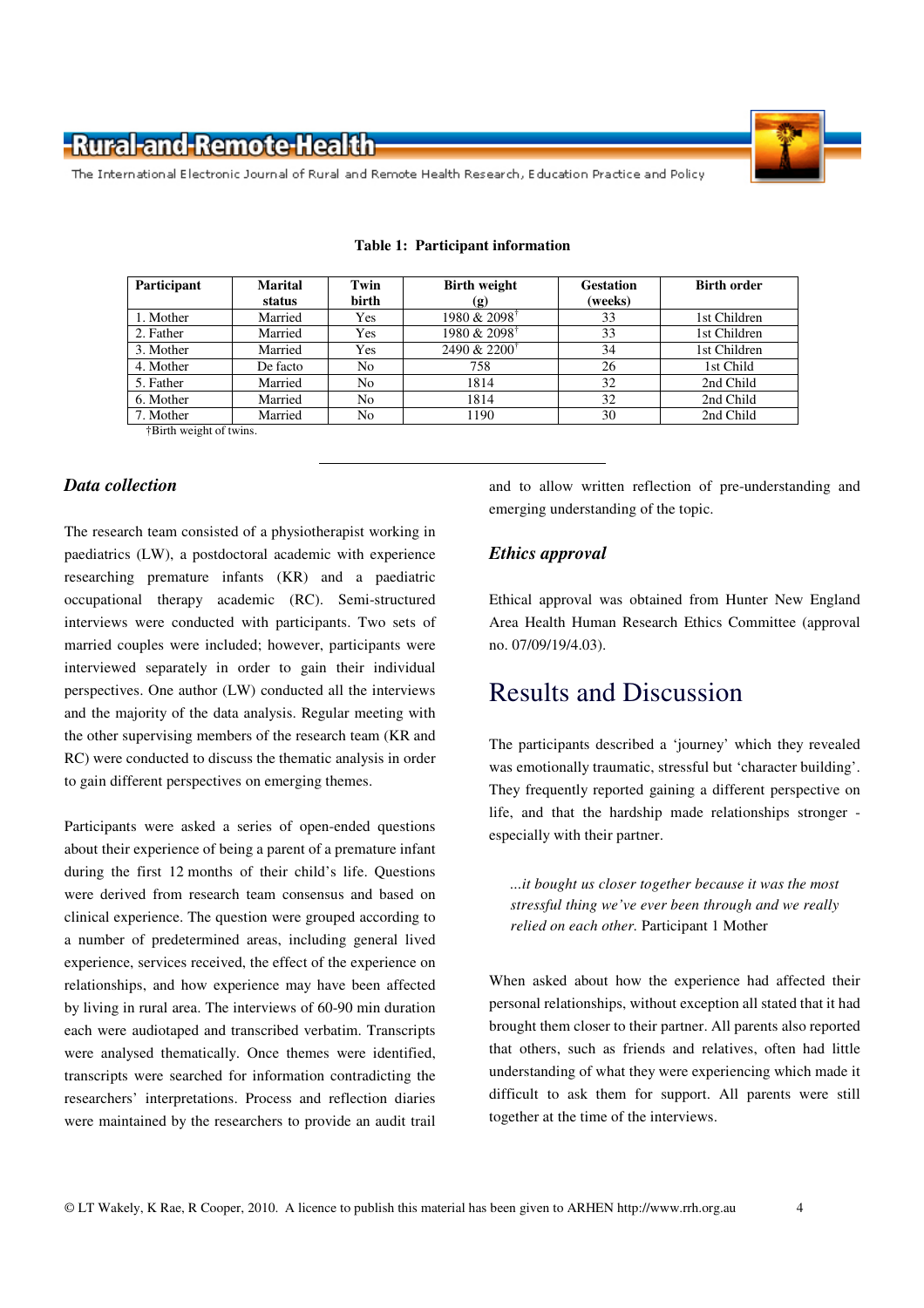The International Electronic Journal of Rural and Remote Health Research, Education Practice and Policy

All parents reported initial shock and confusion over what was happening with their infant. This led to a gradual understanding and acceptance as their child made developmental and medical gains. This is consistent with Heerman et al's findings that parents struggled initially with acceptance of their situation<sup>5</sup>.

Five of the seven parents had infants who were transferred to a metropolitan hospital. These parents reported feeling burdened by having to travel and relocate to a metropolitan hospital, often in an unfamiliar city.

*There was a lot of crying and wondering and just wanting to come home and you know. The family ringing, we rang each other like 50 times a day – the biggest phone bill. 'Cause they would ring me and I would ring them on the mobiles it didn't matter what it was, so it was very traumatic. Especially when [husband] left when he came back to come home that was pretty yeah…*Participant 7 Mother

*it's quite a strain though being away from home and leaving [older sibling] behind as well, cause she was too young to understand what was going on, umm at the end of the day if that's what you have to do its what you have to do, it doesn't come into it, you don't think about it actually, but that was the experience, it was an inconvenience for the health of your baby.*  Participant 6 Mother

While four parents said the burden was financial, all reported that the being away from home was an emotional burden. Five participants who used accommodation subsidies during their hospital stay, such a (charitable foundation) Ronald McDonald House were extremely grateful for these facilities; however, they said that the opportunity to stay at home would have been preferred.

The parents who had other children often had to leave them in the care of relatives, such as grandparents. Not being able to care for older children was a source of stress for parents during a disruptive and stressful time. Additionally they felt they were burdening the relative who was caring for the

child. Parents felt that the siblings of the premature child missed out on parental attention again later due to the demands of caring for a premature infant, which were accentuated by having to travel to access specialist services.

*…the two older ones, well they probably suffered, they probably suffered because I wasn't there for them enough in those first, I mean they still needed me, but in that first 12 months I guess I really wasn't there for them, it was all about [the premature child].*  Participant 7 Mother

Three of the participants lived on rural properties on which they worked as well as having other employment. The travelling was particularly difficult for these families because they were unable to take leave and needed to tend to the livestock and perform properties duties.

*...especially when you're running your own property as well and working. It was lucky it happened in winter time so there wasn't any hay to make.*  Participant 2 Father

These three parents described being unable to leave their properties for extended periods. They reported that one or both parents were working on the property at night after returning home from hospital during the day.

As parents became more familiar with the NICU they came to feel more comfortable in that environment, with the care of familiar health professionals and with a high level of specialist care. Parents described the subsequent anxiety of returning to their local hospital where they perceived the level of care to be less specialised and not individualised.

*That was the biggest shock coming from that high level hospital ...in hindsight I probably wouldn't come back as early if I could do it just 'cause you don't have that connection…and they were really busy.*  Participant 3 Mother

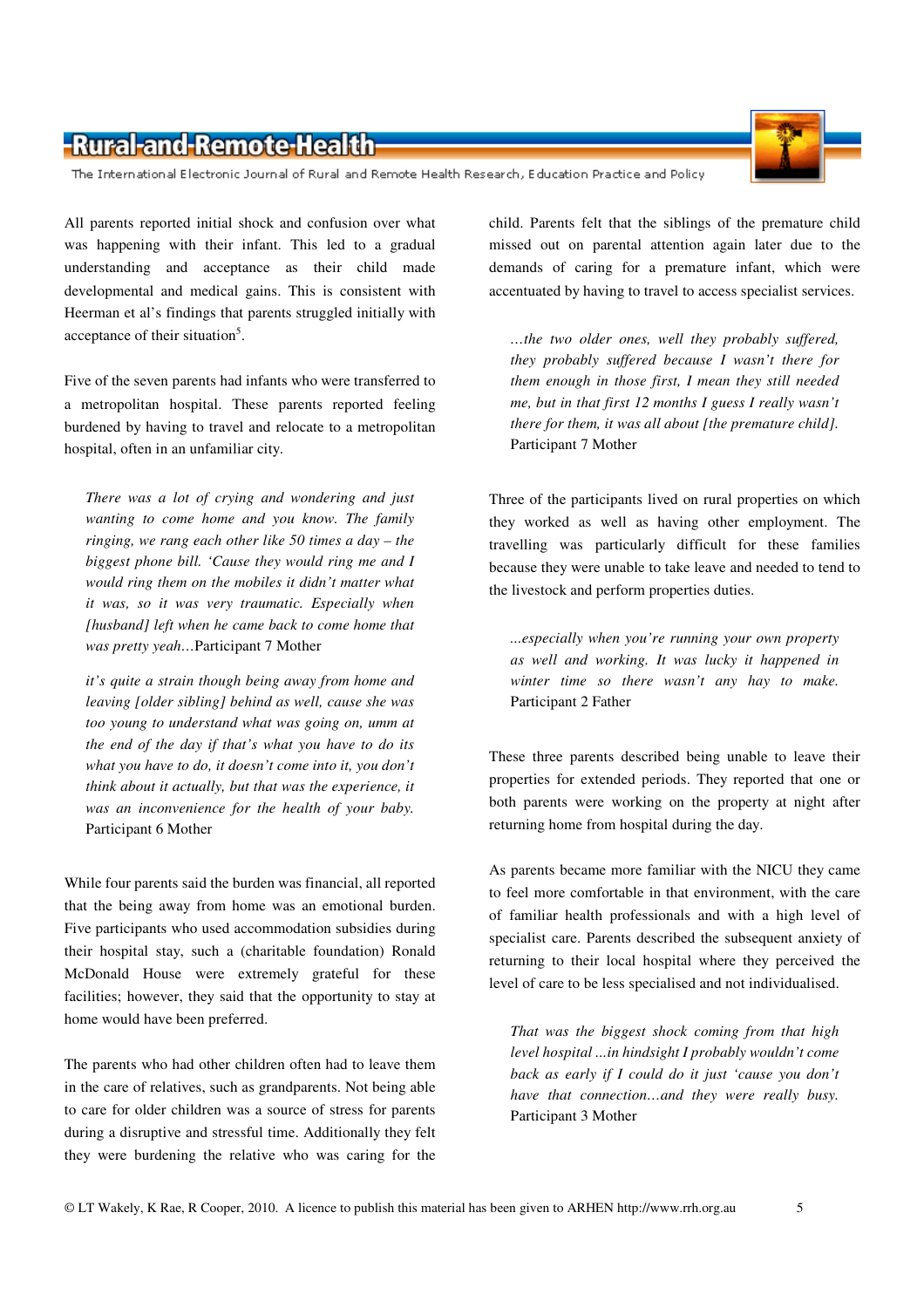The International Electronic Journal of Rural and Remote Health Research, Education Practice and Policy

Five parents felt that more preparation for the return home would be beneficial, allowing them to anticipate issues. Further orientation to the rural hospital or to available local services was described as essential for adjusting to the change. Two parents, including one father, felt that they had adequate orientation to local services.

All parents expressed relief at getting home from hospital, yet trepidation at having to be the primary carers for their child without medical staff on hand if something went wrong.

*Yeah we were just walking around on eggshells for the first couple of weeks. Yeah you don't know what you're doing, you're just flying by the seat of your pants with them, you haven't got the midwives there to show you what to do or if there's a problem you just can't spin around and ask them.* . Participant 2 Father

Surprisingly, six of the seven parents reported that living in a rural area may have given them improved access to existing services. They felt they could easily contact clinicians to discuss concerns, and said that living in a smaller community may have allowed clinicians to get to know them on a more personal level. Conversely, four parents expressed concern that the outcome for their child and the support they received may not have been as good had they resided in a more remote setting.

#### *Major themes*

Three major themes were identified from the interviews: coping through optimism, stoic survival and striving for normal.

**Coping through optimism:** 'Coping through optimism' was a particularly strong theme across all interviews. Participants often related to very negative parts of their experience in a positive way. For example seeing their child being intubated, a father driving to a metropolitan hospital knowing he was going to miss the birth or having to temporarily leave the child in hospital.

*It just really, really shook us. But in saying that it was also an experience I look back on with fondness too because it did open my eyes and just show me what it was all about and what could happen and what we were up against.* Participant 7 Mother

Parents generally looked back at the experience in an optimistic way as being difficult but 'character building' and life changing. The parents for whom the premature infant was their first child often said they came through the experience because they didn't know any different.

*Well I guess being my first kids I don't know any different than having a premature [infant]… I've only ever had a premmie baby um yeah so I can't really I don't know, I don't know what a full term would be like.*Participant 3 Mother

The following extract of a mother meeting her infant for the first time and seeing him being intubated still emphasises the positive aspect of being able to see and spend time with her infant, rather than dwelling on the distress of witnessing the intubation.

*….what's happened is you know he's stopped breathing, he's had respiratory failure and all that kind of stuff and all I could see is his little arms kind of getting thrown everywhere cause the doctors are rolling him over... so I think that was a bit full-on but still nice at the same time cause you could just, like once he's settled down and everything I could just sit there and just stare at him and that's all I did for hours, I couldn't touch him cause he was so fragile but um yeah like we could sit and stare*. Participant 4 Mother

Parents indicated that thinking optimistically was a way of coping with the situation because focussing on the negative

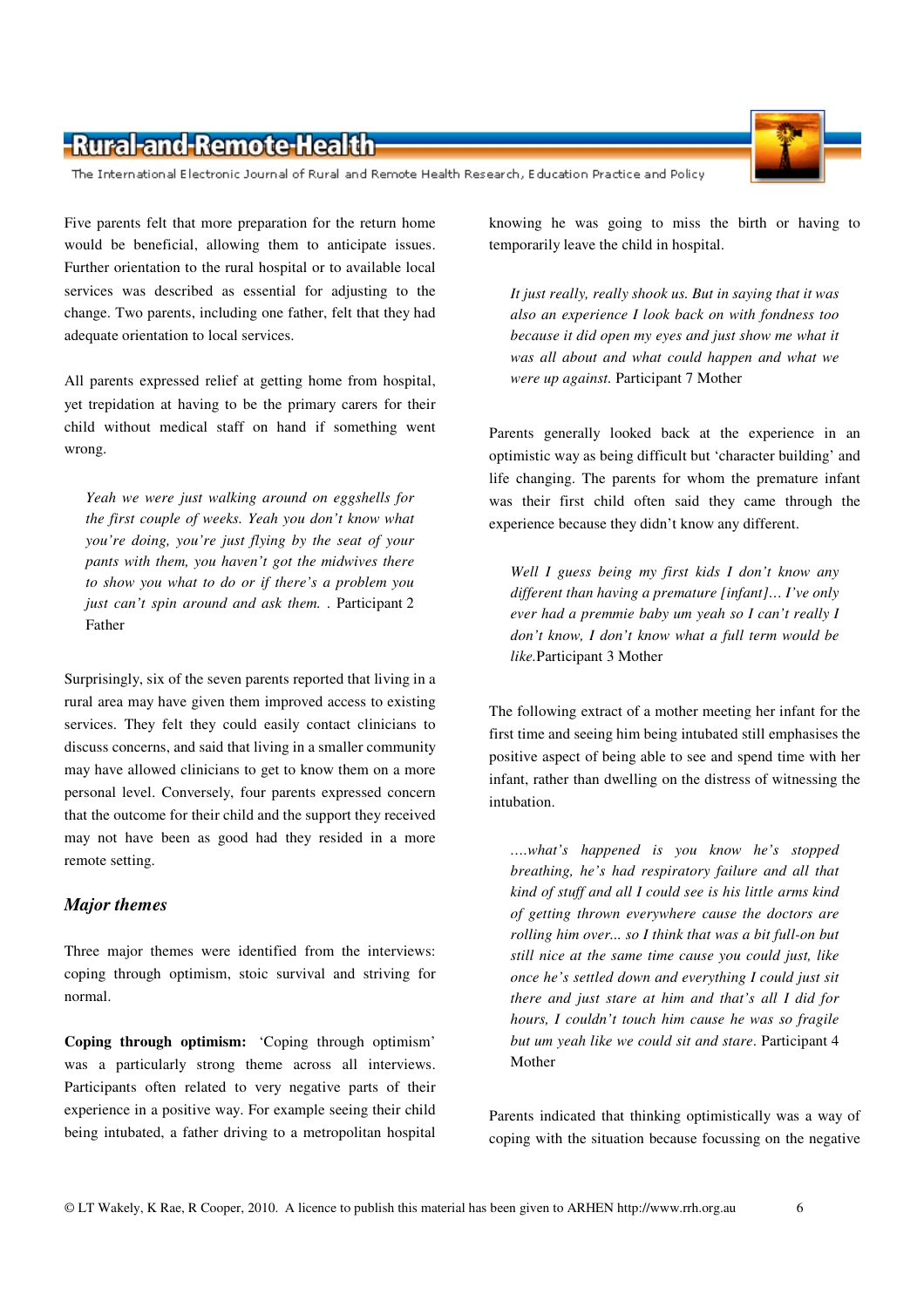The International Electronic Journal of Rural and Remote Health Research, Education Practice and Policy

aspects would make the experience more difficult or impossible.

**Stoic survival:** The theme 'stoic survival' that emerged from the data described families not thinking about the experience in depth at the time or afterwards. Participants stated that they had never discussed the impact of caring for a premature infant with other people.

*….there was no need to talk about it cause it just brings it up again doesn't it, it brings emotions up and yeah 'cause it was just being normal and not worrying about it, get on with it.* Participant 5 Father

All parents reported that while the experience was emotionally difficult and stressful, they felt they simply had to do what was needed for the sake of the child or their partner. Five of the seven parents reported having to ignore their own emotional needs in order to be strong for the premature child and the rest of their family.

*I was eventually wheeled into where he was, and I just broke down and broke down in tears. I just couldn't believe that was my baby, he was just a pathetic sight, I just thought he was pathetic. He just had tubes, machines beeping and going off everywhere and just the tiniest baby that I've ever seen in my entire life and I just, it was too much for me. But I rose above that and overcame the emotion and got on with it. I thought well here I am and they told me what I had to do.* Participant 7 Mother

This was a strong theme for the fathers who were interviewed. They tended to see their role as being carer for the mother first and the infant second. When asked what he saw as his role in caring for the family one father stated:

*Oh just for [his wife], to look after her and tell her everything's fine.* Participant 5 Father

The fathers stated that they were keen to be involved in the care of their infant; however, this was often done by the nursing staff and the mother. The fathers also stated that it was difficult to continue their role as breadwinner, being a husband, spending time at the hospital, attending appointments at later stages, and caring for any siblings, but that it was just something that needed to be done.

*...we didn't sort of get time to sit down and have a good cry about it or anything like that about it either, we just dealt with it, we were strong for [the older sibling] and everyone else and we just dealt with it and just got through it.* Participant 6 Mother

Yet there was evidence of this being an extremely emotionally difficult time for fathers who had little chance to reflect on it emotionally.

*Every night was hard to leave the hospital. Especially everyone you love sitting in the hospital and you go home to an empty house.* Participant 2 Father

Clinical services supporting these families must recognise that families can have difficulty reflecting on the true emotional nature of their experience because to do so is 'just too difficult'. This may be especially true for fathers, because services tend to support the mother and the baby more.

**Striving for normal:** 'Striving for normal' was another strong theme emerging from the interviews and describes parents focussing on any aspect of the child's care or development that made the premature infant more like those who are full term. Parents described happiness when a child achieved a new goal, such as coming home from hospital, first steps or gaining weight. Parents also described frustration and devastation if the child regressed or progressed at a slower than anticipated rate.

*You tend to push them, you know what I mean. I was getting frustrated with them when they weren't* 

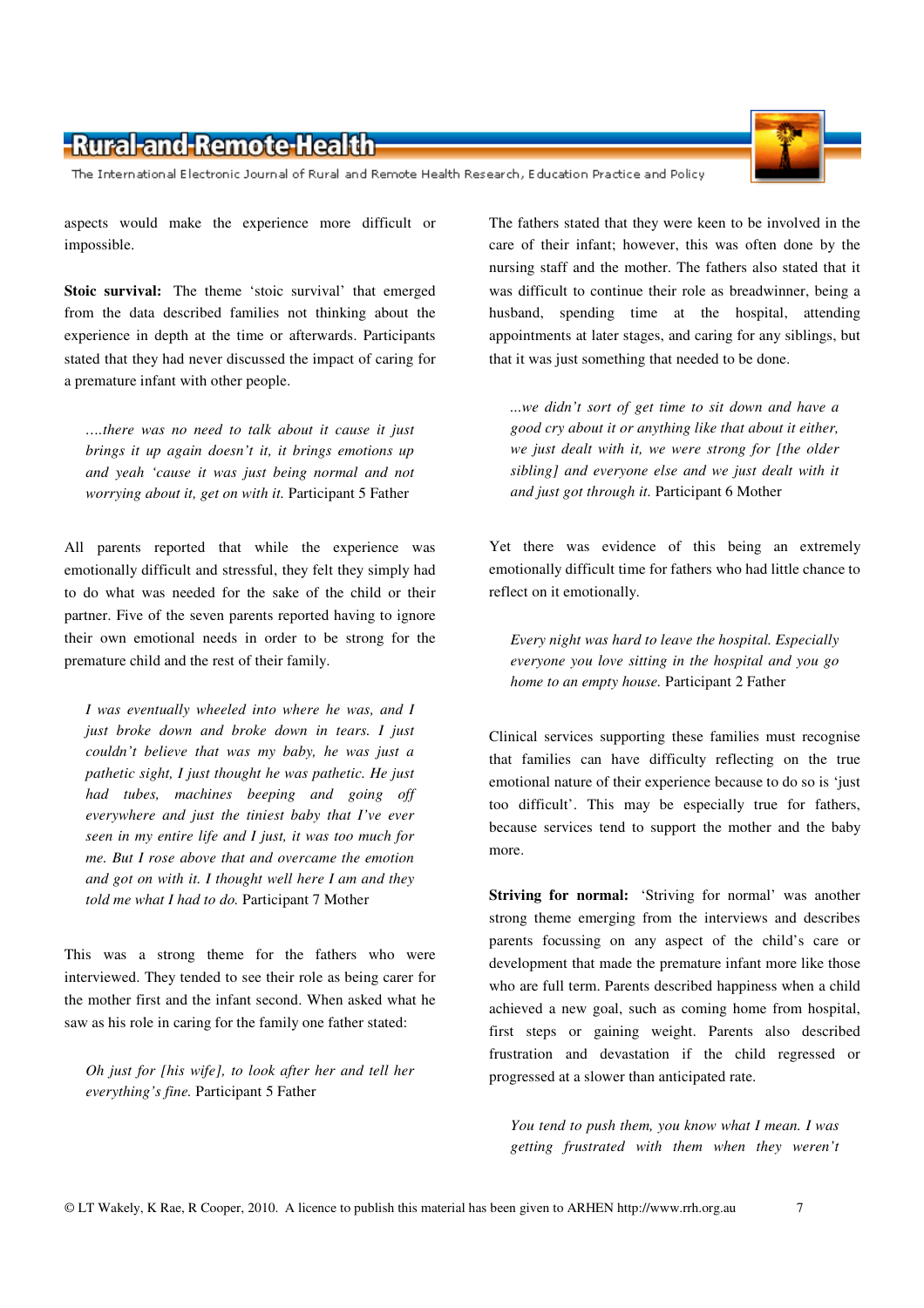The International Electronic Journal of Rural and Remote Health Research, Education Practice and Policy

*feeding and the paediatricians kept saying look it's not going to come for weeks yet, basically you want to get home you want to get back to normal… the more normal they are treated, it's that step closer to getting home.* Participant 1 Mother

Parents reported that regular developmental monitoring through their child's first year helped them to set new developmental goals as well as giving them reassurance that their child was making progress.

*It was great… that there was a lot of follow up cause then I just knew there was continually an eye on her, an unbiased eye going over what she was doing.*  Participant 6 Mother

Parents reported receiving information from a variety of sources regarding their child's progress. They reported valuing the opinion of an expert who was not emotionally involved with the family the way a grandparent or family friend might be, saying that this assisted them to set realistic goals and expectations for their child.

#### *Limitations of the study*

While the parents interviewed provided a vivid account of a wide range of experiences, there were only seven participants. The majority of participant felt satisfied with follow up; however, these responses may vary if participant families had lived in more remote areas with fewer local paediatric services. Parents who were separated or divorced may have different accounts of the way a premature child affected their relationships. Only one of the families had a child with significant long-term health issues. The information provided by this family was surprisingly consistent with those parents whose children had had better outcomes. However, this sample is too small to offer reliable conclusions. Finally, participants' positive responses may have been influenced by the fact that the interviewer (LW) was a clinician in the local child development service clinic at the time of the study.

Participants described an extremely emotional, stressful and life-changing experience. Satisfaction was expressed with the services they received in the rural health service, claiming good access to services and reporting that they were able to come to know their clinicians personally. However, the rural town of the study has follow-up services for premature infants with medical and allied health services, and parental experiences may be different where such services are not available, as is the case in many rural areas.

Parents reported that the travelling and living away from home while the child was in hospital was an additional stressor; however, they felt that their child had been transferred to get the best possible care in a tertiary facility. Most participants reported that living in a rural area created a financial burden on families at a time of illness, and that families were thankful for services that assisted with this, such as the Isolated Patients Travel and Accommodation Assistance Scheme and Ronald McDonald House.

Clinicians working with premature infants and their families should recognise that parents may describe their experience in an overly positive manner and may be avoiding dealing with the experience emotionally as a coping mechanism. This is likely to be the case not only in the initial period in the NICU, but also for many months afterwards. Indeed Holditch-Davis found symptoms of post-traumatic stress disorder in mothers when their child was at a 6 month adjusted age<sup>13</sup>.

Health workers should also recognise the unique experiences of the fathers of premature infants and ensure that their needs are met. Educating fathers about how to interact with their child, and discussing how to manage the time demands of work, leisure and family may assist fathers to settle into their new life role. This is consistent with the reported experiences of Swedish fathers of premature infants described by Lundquist and Jakobsson<sup>8</sup> and American fathers, described by Pohlman<sup>7</sup>.

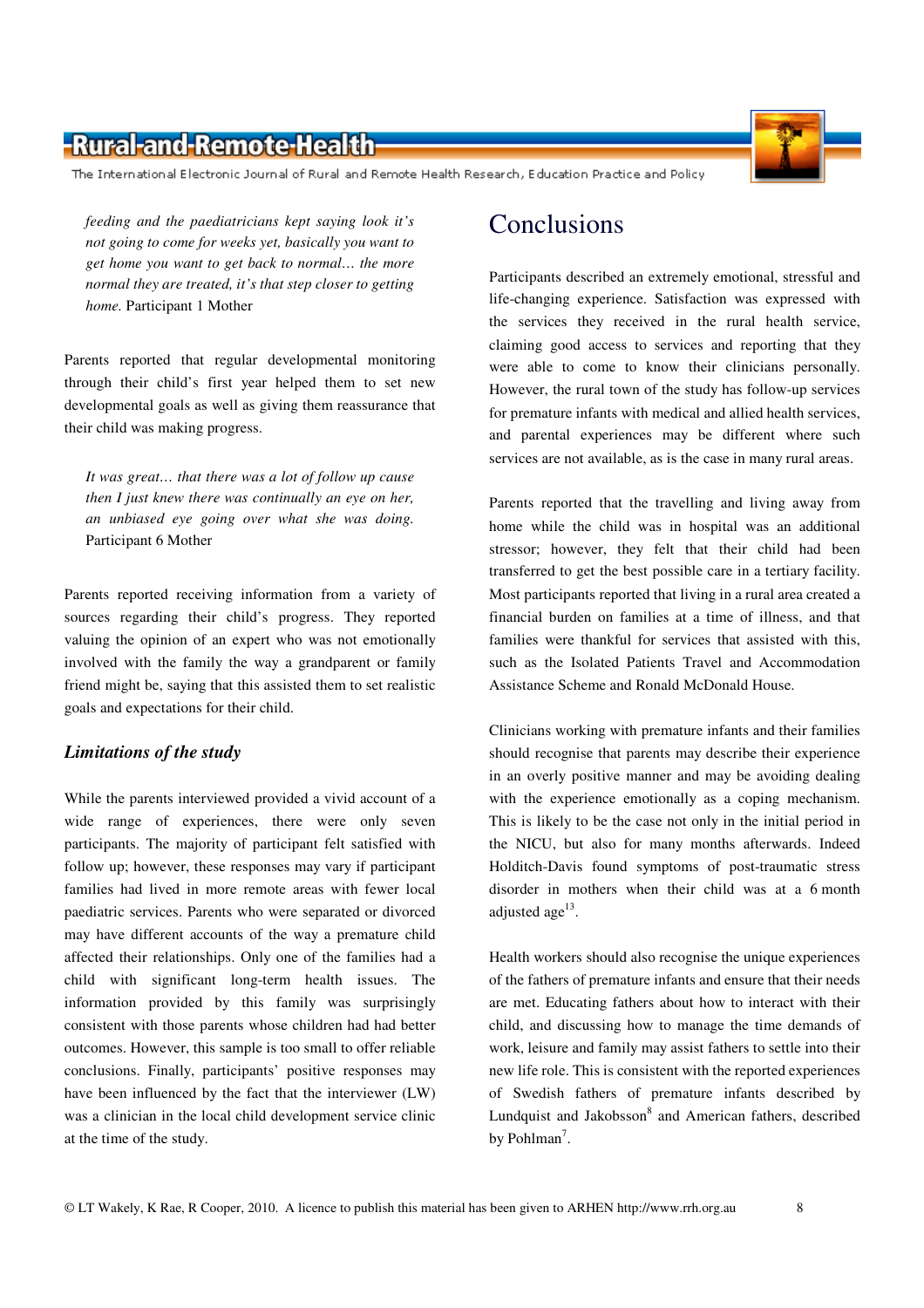The International Electronic Journal of Rural and Remote Health Research, Education Practice and Policy

Clinicians can assist families to set realistic goals and expectations for their child. This is particularly important for rural families, whose unique situation may need to be managed differently from that of urban families. The bonding process may be assisted by reducing parental frustration from being unsure how to help their child or cope with a child who does not seem to be responding to their efforts. For instance, clinicians trained in child development may notice subtle developmental progress that is not evident to the parents.

Further research is needed into the experiences of families where the parents are separated or divorced, and also into the experience of Indigenous families of premature infants, who are likely to represent a largely underserviced group, particularly in rural areas.

This research has highlighted the unique experience of ruraldwelling families of premature infants. It begins to illuminate the way families adjust to the shock of the arrival of a premature infant and offers some insight into their coping mechanisms. By being aware of the unique issues confronting families from rural areas, clinicians can be better prepared to meet the needs of rural families in the future.

#### Acknowledgements

This research was undertaken as part of a Research Development Program fellowship and funded by the Department of Health & Ageing's Primary Health Care Research, Evaluation and Development (PHCRED) Strategy.

### References

1. Swartz MK. Parenting preterm infants: a meta-synthesis. *MCN The American Journal of Maternal Child Nursing* 2005; **30(2):** 115-120.

2. Roberts CL, Algert CS, Peat B, Henderson-Smart D. Differences and trends in obstetric interventions at term among urban and rural women in New South Wales: 1990-1997. *Australian and New Zealand Journal of Obstetrics and Gynaecology* 2001; **41(1):** 15- 22.

3. Bernaix LW, Schmidt CA, Jamerson PA, Seiter L, Smith J. The NICU Experience of Lactation and its Relationship to Family Management Style. *MCN The American Journal of Maternal Child Nursing* 2006; **31(2):** 95-100.

4. Wigert H, Johansson R, Berg M, Hellstrom AL. Mothers' Experiences of Having Their Newborn Child in a Neonatal Intensive Care Unit. *Scandinavian Journal of Caring Sciences* 2006; **20:** 35-41.

5. Heermann JA, Wilson ME, Wilhelm PA. Mothers in the NICU: Outsider to Partner. *Pediatric Nursing* 2005; **31(3):** 176-200.

6. Brinchmann BS, Forde R, Nortvedt P. What Matters to the Parents? A Qualitative Study of Parents' Experiences with Life-anddeath Decisions Concerning Their Premature Infant. *Nursing Ethics* 2002; **9(4):** 388-404.

7. Pohlman S. The Primacy of Work and Fathering Preterm Infants: Findings from an Interpretive Phenomenological Study. *Advances in Neonatal Care* 2005; **5(4):** 204-216.

8. Lundqvist P, Jakobsson L. Swedish Men's Experience of Becoming Fathers to Their Preterm Infants. *Neonatal Network* 2003; **22(6):** 25-31.

9. Doherty S. Could We Care for Amilla in Rural Australia. *Rural and Remote Health* **7: 768**. (Online) 2007. Available: www.rrh. org.au (Accessed 2 August 2010).

10. Fleming V, Gaidys U, Robb Y. Hermeneutic Research in Nursing: Developing a Gamdamerian-based Research Method. *Nursing Inquiry* 2003; **10(2):** 113-120.